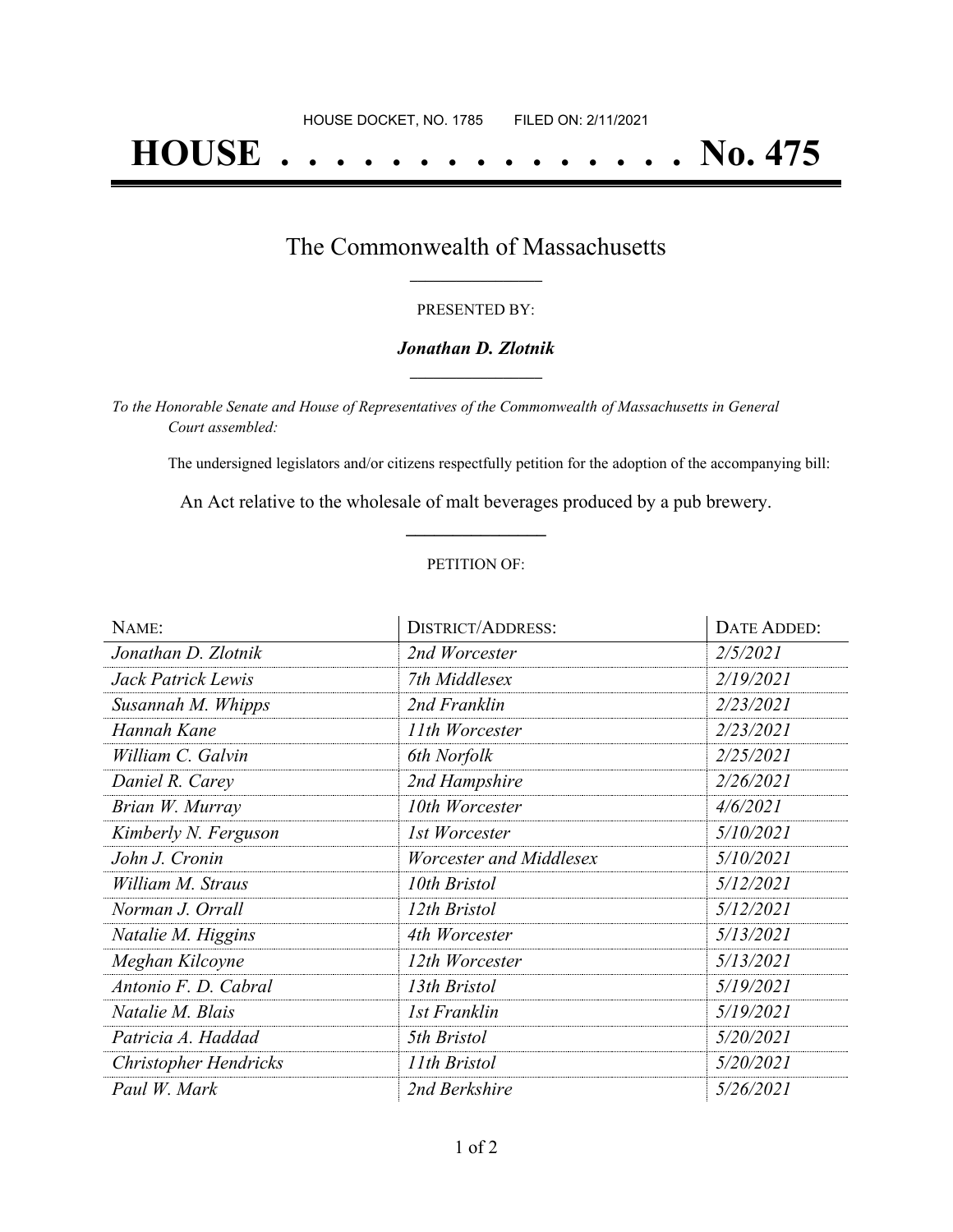*Jacob R. Oliveira 7th Hampden 1/18/2022*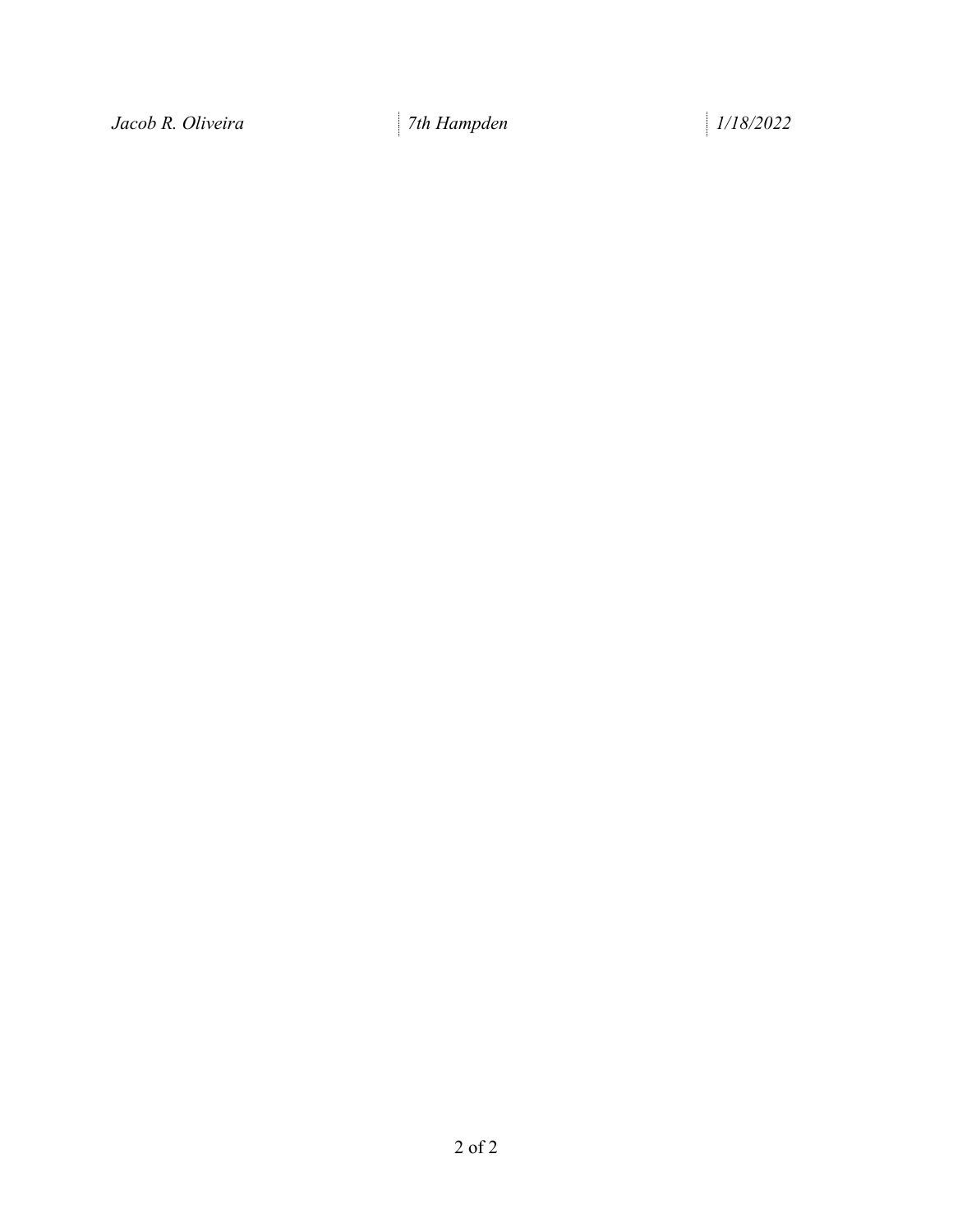#### HOUSE DOCKET, NO. 1785 FILED ON: 2/11/2021

## **HOUSE . . . . . . . . . . . . . . . No. 475**

By Mr. Zlotnik of Gardner, a petition (accompanied by bill, House, No. 475) of Jonathan D. Zlotnik and others relative to the selling of malt beverages or malt beverage products produced by a pub brewery. Consumer Protection and Professional Licensure.

### [SIMILAR MATTER FILED IN PREVIOUS SESSION SEE HOUSE, NO. *363* OF 2019-2020.]

## The Commonwealth of Massachusetts

**In the One Hundred and Ninety-Second General Court (2021-2022) \_\_\_\_\_\_\_\_\_\_\_\_\_\_\_**

**\_\_\_\_\_\_\_\_\_\_\_\_\_\_\_**

An Act relative to the wholesale of malt beverages produced by a pub brewery.

Be it enacted by the Senate and House of Representatives in General Court assembled, and by the authority *of the same, as follows:*

1 SECTION 1. Section 19D of Chapter 138 of Title XX of Part 1 of the General Laws is

2 hereby amended by striking subsections one through four under section (g) and replacing it with

3 the following:

4 (1) at wholesale to any person holding a valid wholesalers' and importers' license under 5 section 18;

6

7 (2) at wholesale in kegs, casks, barrels or bottles to any person holding a license to sell 8 under section twelve, thirteen or fourteen, and, for the sole purpose of resale in containers in 9 which the malt beverage was delivered, to any person holding a license to sell under section